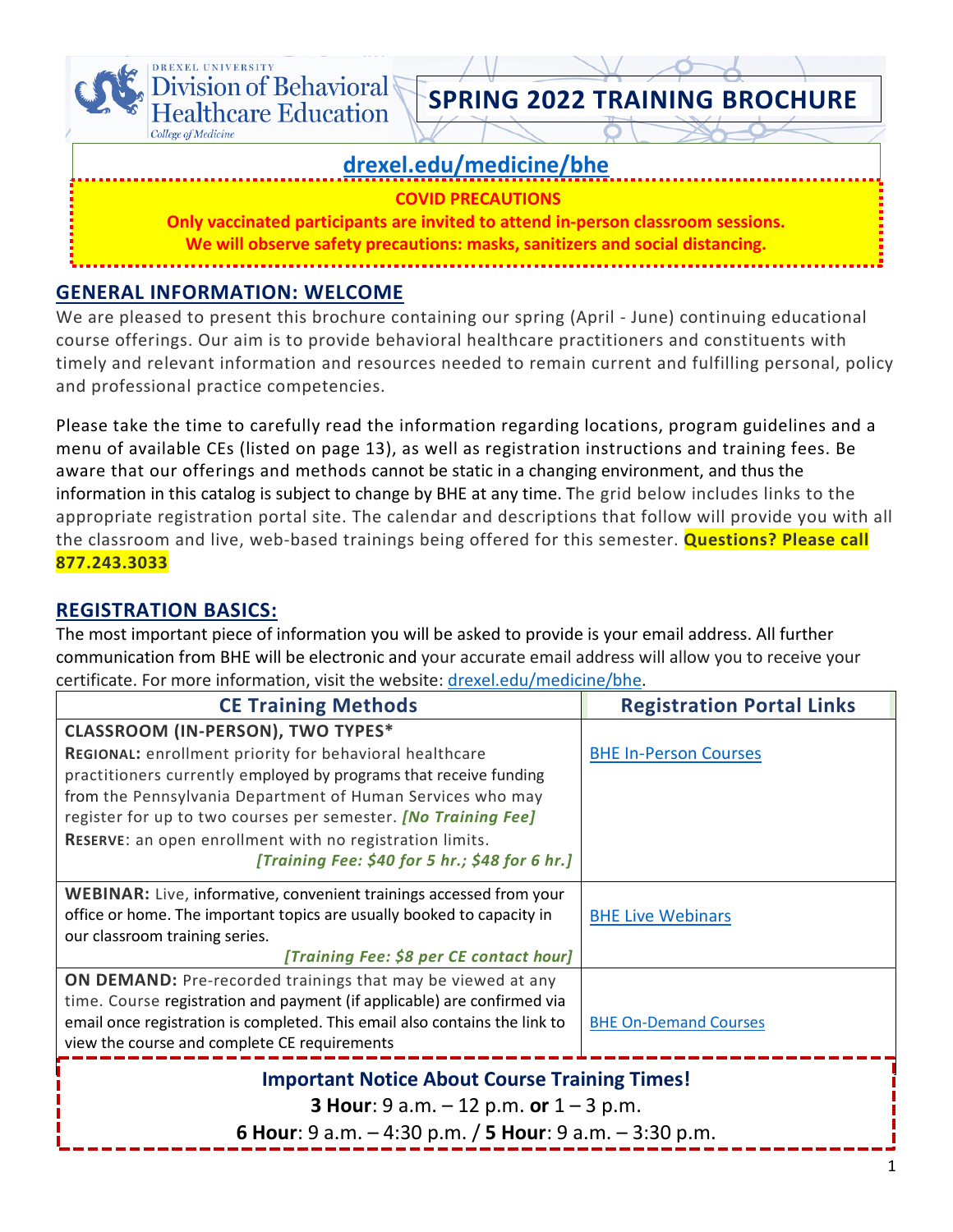

# **SPRING TRAINING CALENDAR**

**(April – June 2022)**

| APRIL: |  |  |
|--------|--|--|
|        |  |  |

| <b>COURSE OFFERING</b>                    | <b>DAY AND DATE</b> | <b>TYPE, DURATION</b>              | <b>INSTRUCTOR[S]</b> |
|-------------------------------------------|---------------------|------------------------------------|----------------------|
|                                           |                     | <b>&amp; CLASSROOM LOCATIONS</b>   |                      |
| TR 540: Getting What I Want:              | Wednesday           | Classroom [5 Contact Hours]        |                      |
| <b>Mastering Social Skills</b>            | 4/6                 | Friends Hospital, Scattergood Bldg | Brenda J Weaver      |
| (REGIONAL, No Fee)                        |                     |                                    |                      |
| <b>WOL 355: The Fundamentals - Trauma</b> | Tuesday             | Live Webinar [5 CE hours]          |                      |
| Definitions and Diagnosis                 | 4/12                |                                    | Lindsay Martin       |
| (Web Training Fee, \$40)                  |                     |                                    |                      |
| TR 302: Motivational Interviewing:        | Wednesday           | Classroom [5 Contact Hours]        |                      |
| Embracing the Spirit, Introducing Core    | 4/13                | <b>Holiday Inn Grantville</b>      | <b>Chris Owens</b>   |
| <b>Skills (REGIONAL, No Fee)</b>          |                     | Grantville, PA                     |                      |
| TR 566: The BHE Toolkit 2: Specific       | Thursday            | Classroom [5 Contact Hours]        |                      |
| Practices for the Art of Helping People   | 4/14                | <b>Holiday Inn Grantville</b>      | Chris Owens          |
| With Anxiety                              |                     | Grantville, PA                     |                      |
| (RESERVE Training Fee, \$40)              |                     |                                    |                      |
| WOL 567: The BHE Toolkit 3: Specific      | Thursday            | Live Webinar [5 CE hours]          |                      |
| Practices for the Art of Helping People   | 4/21                |                                    | Lindsay Martin and   |
| with Histories of Trauma                  |                     |                                    | <b>Chris Owens</b>   |
| (Web Training Fee, \$40)                  |                     |                                    |                      |

## *MAY:*

| <b>COURSE OFFERING</b>                                                                                           | <b>DAY AND DATE</b> | <b>TYPE, DURATION</b><br>& CLASSROOM LOCATIONS                                   | INSTRUCTOR[S]                            |
|------------------------------------------------------------------------------------------------------------------|---------------------|----------------------------------------------------------------------------------|------------------------------------------|
| <b>TR 141: Rehabilitation Readiness</b><br>(REGIONAL, No Fee)                                                    | Wednesday<br>5/4    | Classroom [6 contact hours]<br>Friends Hospital, Scattergood Bldg                | Brenda J Weaver                          |
| <b>TR 597:</b> Be Well - Self-Care for the<br>Practitioner<br>(RESERVE Training Fee, \$40)                       | Thursday<br>5/5     | Classroom [5 contact hours]<br>Friends Hospital, Scattergood<br><b>Building</b>  | Lindsay Martin                           |
| TR 302: Motivational Interviewing:<br>Embracing the Spirit, Introducing Core<br><b>Skills (REGIONAL, No Fee)</b> | Wednesday<br>5/11   | Classroom [5 contact hours]<br>Radisson Lackawanna Station Hotel<br>Scranton, PA | <b>Chris Owens</b>                       |
| TR 172: Boys Don't Cry - Examining<br>Trauma in Men<br>(RESERVE Training Fee, \$40)                              | Thursday<br>5/12    | Classroom [5 contact hours]<br>Radisson Lackawanna Station Hotel<br>Scranton, PA | <b>Chris Owens</b>                       |
| WOL 598: Vicarious Trauma - When<br><b>Helping Hurts</b><br>(Web Training Fee, \$40)                             | Thursday<br>5/19    | Live Webinar [5 contact hours]                                                   | Lindsay Martin and<br><b>Chris Owens</b> |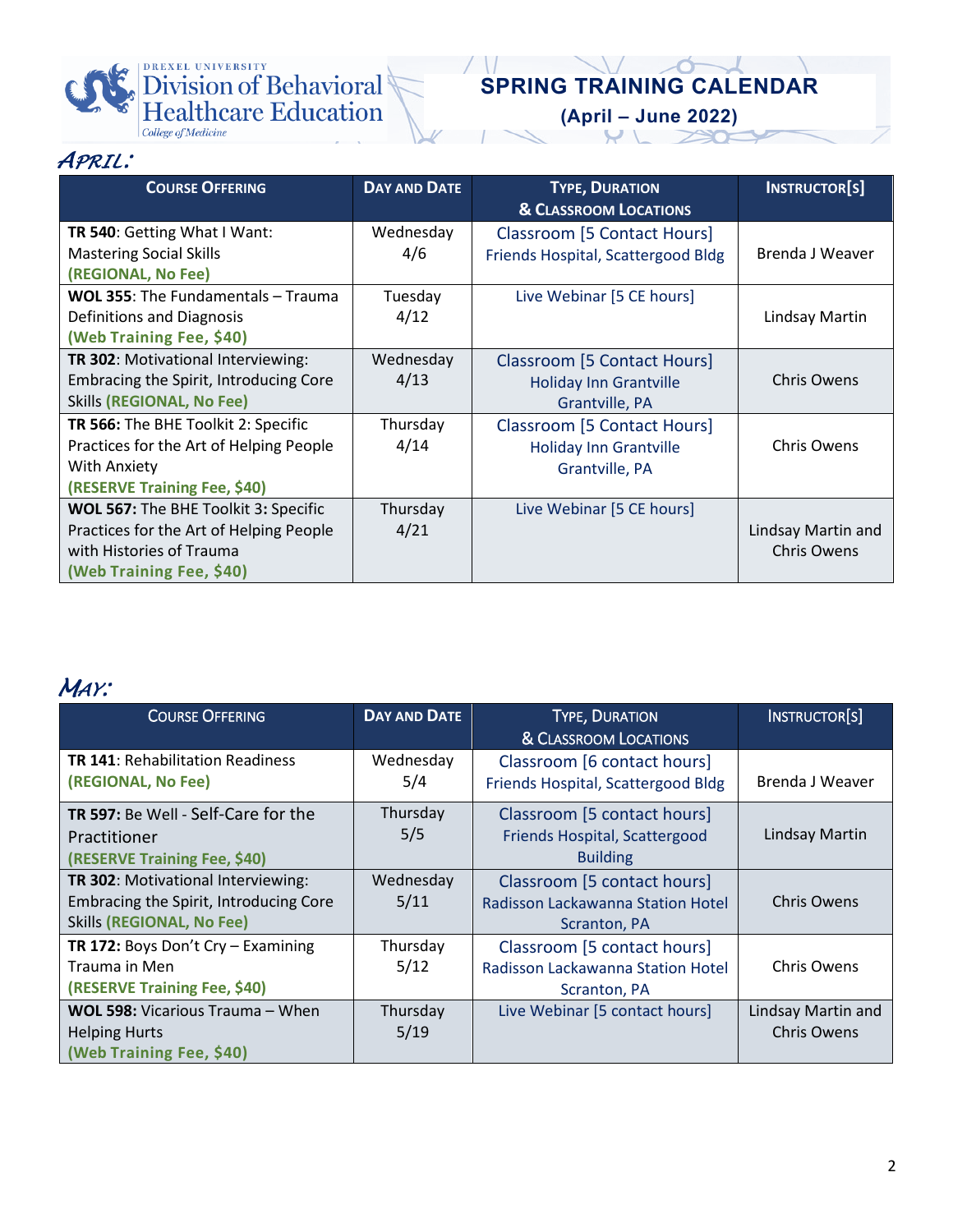

| <b>COURSE OFFERING</b>                                                                                                      | <b>DAY AND DATE</b> | <b>TYPE, DURATION</b><br>& CLASSROOM LOCATIONS                                                                                | INSTRUCTOR[S]      |
|-----------------------------------------------------------------------------------------------------------------------------|---------------------|-------------------------------------------------------------------------------------------------------------------------------|--------------------|
| TR 176: "It's Just Weed!"<br><b>Adolescents and Cannabis Use</b><br>(REGIONAL)                                              | Wednesday,<br>6/1   | Classroom [5 contact hours]<br>Friends Hospital,<br><b>Scattergood Building</b>                                               | Lindsay Martin     |
| TR 319: Healing Justice:<br>Addressing Neutrality and<br>Legacies of Discrimination<br>(RESERVE Training Fee, \$40)         | Thursday<br>6/2     | Classroom [5 contact hours]<br>Friends Hospital, Scattergood Bldg                                                             | Brenda J Weaver    |
| <b>WOL 356:</b> The Fundamentals $-$<br>Trauma Informed Care<br>(Web Training Fee, \$40)                                    | Tuesday<br>6/7      | Live Webinar [5 contact hours]                                                                                                | Lindsay Martin     |
| TR 427: DSM-5 and Substance<br>Use Disorders - Symptoms<br>and Diagnostic Features<br>(REGIONAL, No Fee)                    | Wednesday<br>6/15   | Classroom [5 contact hours]<br>Sure Stay Plus Hotel by Best Western<br>Lehigh Valley Hotel Conference Center<br>Bethlehem, PA | <b>Chris Owens</b> |
| TR 057: Borderline Personality<br>Disorder - Issues and<br>Intervention<br>(RESERVE Training Fee, \$40)                     | Thursday<br>6/16    | Classroom [5 contact hours]<br>Sure Stay Plus Hotel by Best Western<br>Lehigh Valley Hotel Conference Center<br>Bethlehem, PA | <b>Chris Owens</b> |
| WOL 509: Becoming Better:<br><b>Vicarious Resilience and Vicarious</b><br>Post-traumatic Growth<br>(Web Training Fee, \$40) | Wednesday<br>6/22   | Live Webinar [5 contact hours]                                                                                                | Lindsay Martin     |

| <b>CLASSROOM LOCATIONS</b>                                                                                                    |                                                                                                                                                                      |  |
|-------------------------------------------------------------------------------------------------------------------------------|----------------------------------------------------------------------------------------------------------------------------------------------------------------------|--|
| Philadelphia<br>Grantville                                                                                                    |                                                                                                                                                                      |  |
| <b>Friends Hospital</b><br><b>Scattergood Building</b><br>4641 Roosevelt Boulevard<br>Philadelphia, PA. 19124<br>215-831-4055 | Holiday Inn Grantville<br>604 Station Road<br>Grantville, PA 17028<br>717-469-0661                                                                                   |  |
| <b>Scranton</b>                                                                                                               | <b>Bethlehem</b>                                                                                                                                                     |  |
| Radisson Lackawanna Station Hotel<br>700 Lackawanna Avenue<br>Scranton, PA 18503<br>570-342-8300                              | Sure Stay Plus Hotel by Best Western<br>Lehigh Valley Hotel Conference Center<br>300 Gateway Drive<br>Bethlehem, PA. 18017<br>(At Routes 22 and 512)<br>610-866-5800 |  |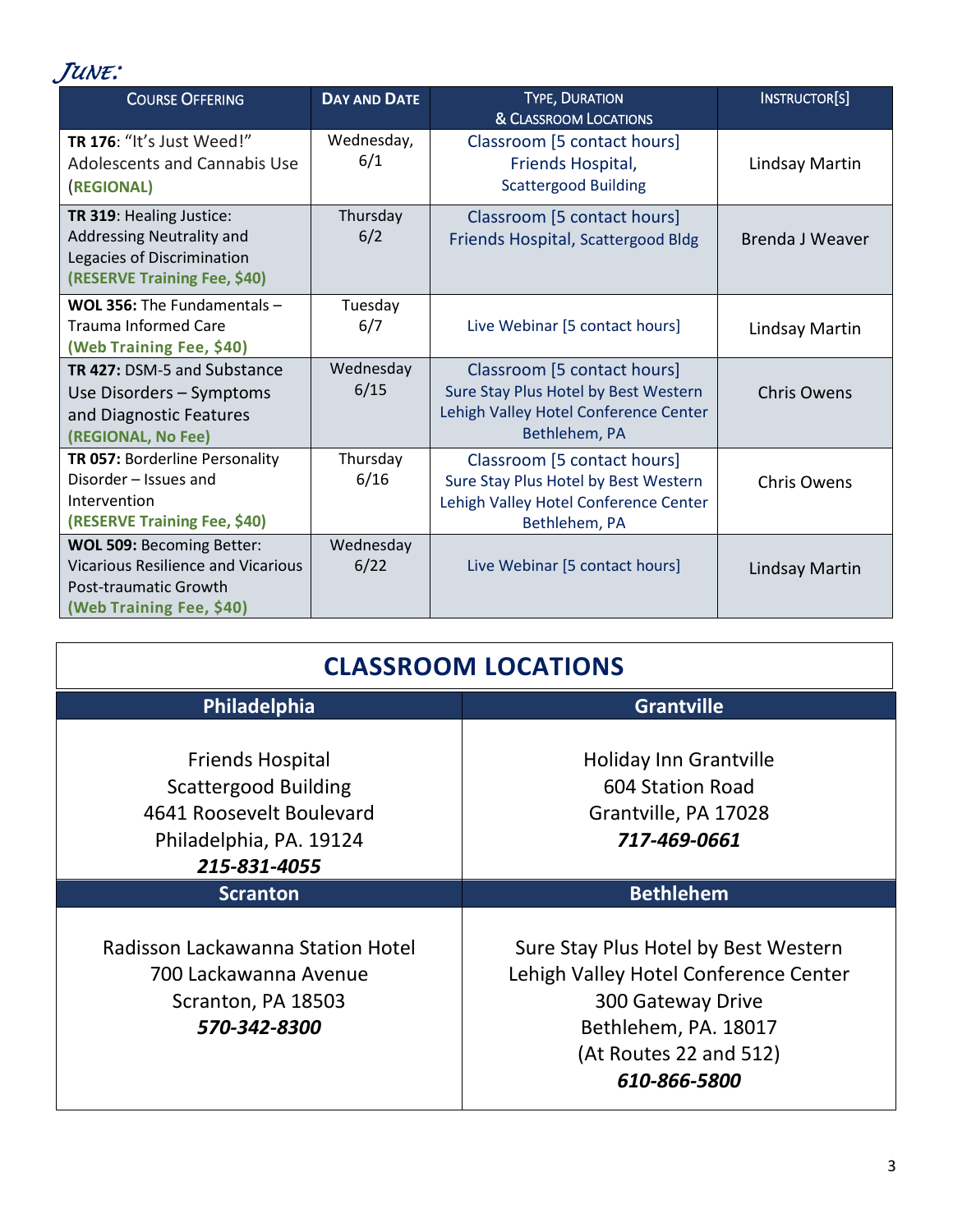

## **LIVE WEBINAR COURSE DESCRIPTIONS**

### **WOL 355: Fundamentals – Definitions and Diagnosis**

*(April 12, 2022 - 5 contact hours***)** *Training Fee \$40*

*Description:* Trauma is ever-present in the lives of many people who seek professional help. This training will provide a foundational overview necessary to understand the impact of traumatic experiences. Areas that will be explored include definitions, diagnostic criteria, prevalence data and brain changes. Participants will engage in discussions regarding their professional experiences working with people with trauma histories. A vignette will be provided highlighting the lasting impact trauma can have on a person, as well as the healing journey toward recovery. Lastly, the importance of becoming trauma-informed practitioners will also be introduced. *\*\*\*This course serves as the first training for BHE's 10-course Trauma Series.*

### **CE Credits: APA-5; CPRP-5; LSW/LCSW/LPC/LMFT-5; NBCC-5; PA Act48-5; PCB-5; PSNA-5; IACET-.5**

### *Learning Objectives: Upon completion, participants will be able to:*

- Define stress and trauma
- Differentiate between each of the DSM-5 trauma and stressor-related disorders
- Discuss data regarding the prevalence of trauma
- Examine the impact of trauma on the brain
- Explore the importance of creating trauma-informed awareness in professional helpers

### **WOL 567: The BHE Toolkit 3: Specific Practices for the Art of Helping People With Histories of Trauma** *(April 21, 2022 - 5 contact hours) Training Fee \$40*

*Description:* This course focuses on specific interventions of use to the professional helper when providing therapeutic services in behavioral healthcare. The aim of this workshop is to add to the helper's "bag of tricks" or "toolkit" pertaining to assisting people with histories of trauma. Participants engage in didactic and experiential learning related to several specific interventions geared toward managing and moving beyond trauma. Participants also dialogue in small groups to share creative and effective interventions they have used in their various practice settings.

### **CE Credits: APA-5; CPRP-5; LSW/LCSW/LPC/LMFT-5; NBCC-5; PA Act48-5; PCB-5; PSNA-5; IACET-.5**

- Summarize the general purposes of interventions
- Discuss having a sound rationale for using various techniques
- Describe the benefits associated with each strategy
- Outline the drawbacks and barriers to using selected interventions
- Implement each intervention as relevant to one's own professional practice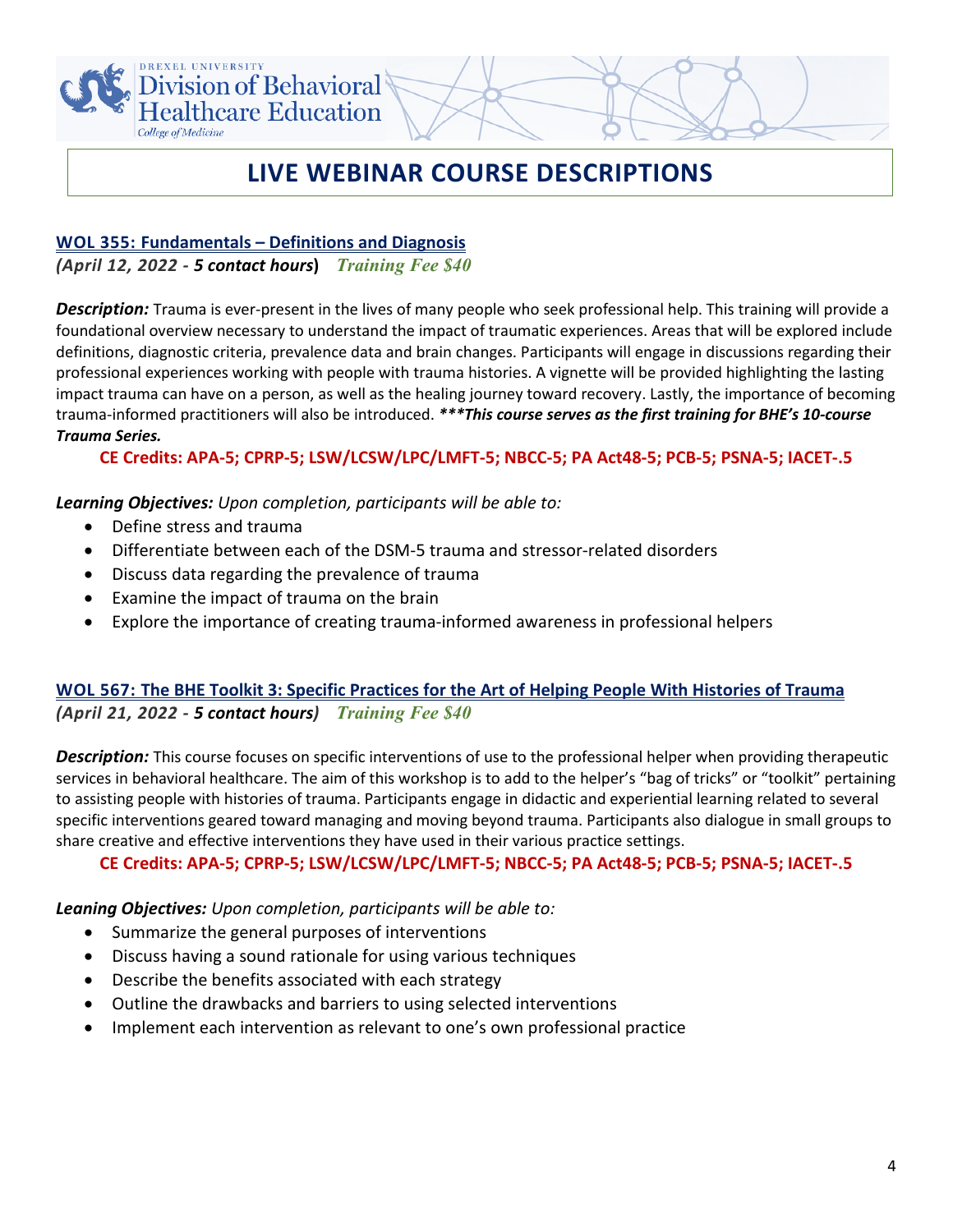## **WOL 598: Vicarious Trauma – When Helping Hurts**

*(May 19, 2022 - 5 contact hours) Training Fee \$40*

*Description:* Working with trauma survivors can be challenging for behavioral healthcare practitioners. Difficult countertransference reactions, symptoms of burnout, compassion fatigue and vicarious trauma are specific occupational hazards. Vicarious trauma can be particularly deleterious, as it may result in pervasive and permanent transformations in the helper's belief system, relationships and worldview. Learning to protect ourselves from this cost of caring decreases the risks to self, clients and loved ones.

In this course, we introduce tools to proactively identify, prevent and address the symptoms of vicarious trauma.  We enhance our knowledge by understanding our vulnerability, identifying risk and protective factors, and increasing our awareness of signs and symptoms. We learn to enhance our well-being through self-care practices, action planning, and taking steps toward personal transformation. In order to meet the long-term challenges associated with our work, concepts like vicarious resilience and vicarious post-traumatic growth will be introduced.

**CE Credits: APA-5; CPRP-5; LSW/LCSW/LPC/LMFT-5; NBCC-5; PA Act48-5; PCB-5; PSNA-5; IACET-.5**

### *Learning Objectives: Upon completion, participants will be able to:*

- Identify factors contributing to distress among practitioners providing trauma-informed care
- Explain common causes of vicarious trauma among those who work with survivors of trauma
- Analyze risk and protective factors related to vicarious trauma
- Discuss the importance of developing a vicarious action plan for trauma practitioners
- Define approaches that empower and promote the well-being of those working with trauma survivors

### **WOL 356: The Fundamentals – Trauma Informed Care**

*(June 7, 2022 - 5 contact hours) Training Fee \$40*

*Description:* Traumatic events are a near-ubiquitous human experience substantiating the need for a trauma-informed system of care. In this course, traumatic responses will be reviewed, including the ways in which these responses may manifest over time. Principles of trauma-informed care will be addressed, with an emphasis on increased awareness and universal screening. Trauma-informed practices will be summarized, and empirically supported trauma-specific modalities will be described. Resiliency factors will be identified in terms of prevention and intervention. Post-traumatic growth will be explored as a means of developing new meaning and insight following traumatic experiences.

**CE Credits: APA-5; CPRP-5; LSW/LCSW/LPC/LMFT-5; NBCC-5; PA Act48-5; PCB-5; PSNA-5; IACET-.5**

- Discuss trauma-related disorders, including developmental trauma disorder and complex posttraumatic stress disorder
- Explain how trauma impacts the individual
- Define trauma-informed care and its utility in the helping professions
- Describe trauma-informed practices and trauma-specific treatment
- Evaluate the role of resilience and post-traumatic growth in trauma services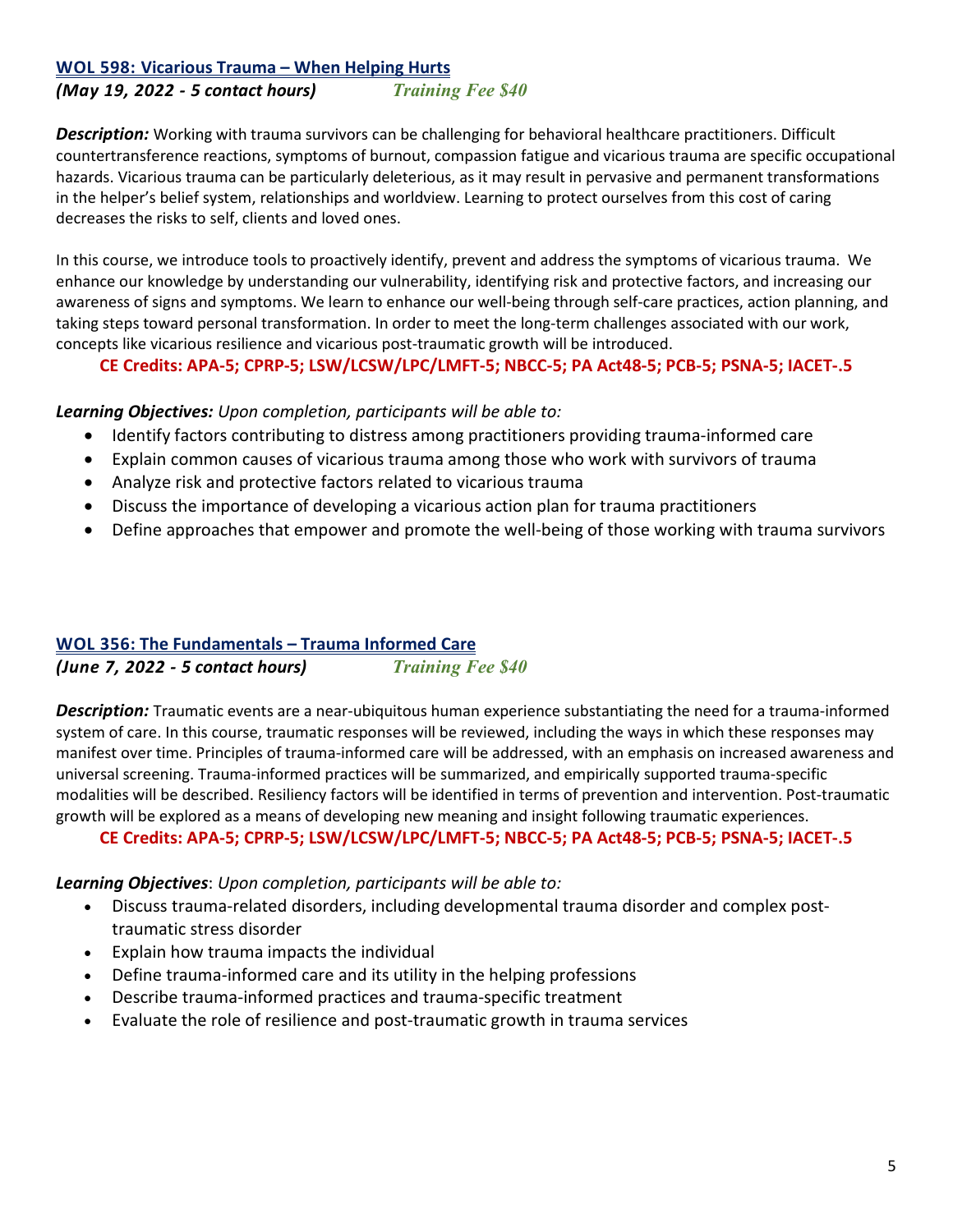## **WOL 509: Becoming Better: Vicarious Resilience and Vicarious Post-traumatic Growth**

### *(June 22, 2022- 5 contact hours) Training Fee \$40*

*Description:* Vicarious trauma is a significant risk to practitioners working with trauma survivors. The effects may result in pervasive and permanent transformations in the helper's belief system and worldview. While less discussed, there are benefits related to trauma work that can lead to rewarding and inspiring outcomes. As such, vicarious resilience and vicarious post-traumatic growth are two positive constructs associated with beneficial outcomes among practitioners.

In this course, we learn to recognize and enhance our potential for positive experiences while working with traumatized clients. As practitioners exposed to stories of pain and suffering, we learn to embrace our role as helper and healer while internalizing the need to protect ourselves. With a focus on resilience-building and growth following trauma, we learn to proactively enhance our well-being through self-care, action planning and trauma stewardship. This course serves as a guide to prevention and intervention strategies for building a long-term approach to meet the challenges of trauma work so that we may persist in our journey to help others.

### **CE Credits: APA-5; CPRP-5; LSW/LCSW/LPC/LMFT-5; NBCC-5; PA Act48-5; PCB-5; PSNA-5; IACET-.5**

- Define vicarious traumatic exposure and the ways it is transmitted
- Determine the potential positive effects of primary trauma exposure
- Explore the positive effects associated with working with trauma survivors
- Analyze various strategies to increase the potential for positive outcomes when working with trauma survivors
- Integrate trauma stewardship into practice to promote practitioner well-being and longevity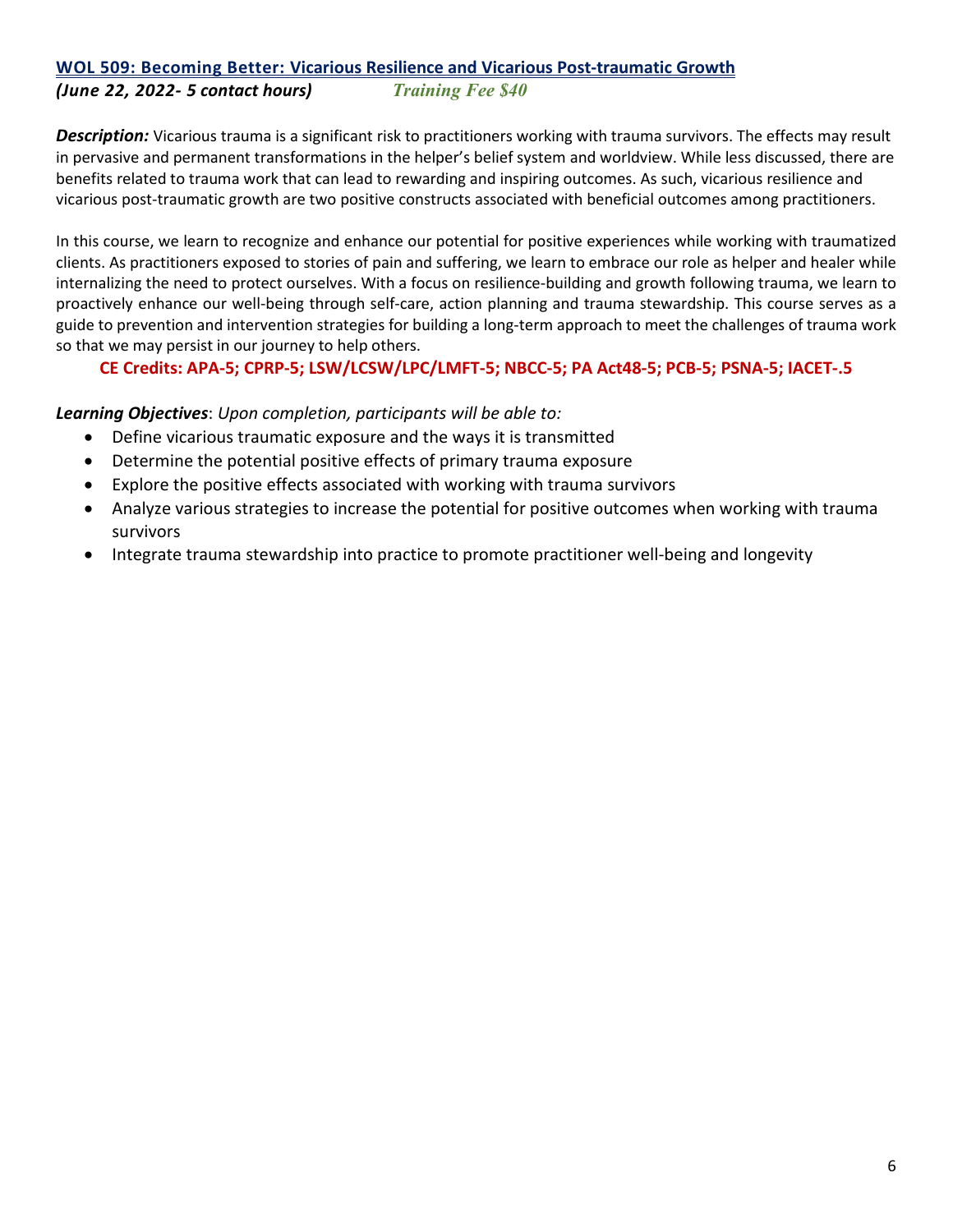

## **CLASSROOM [IN PERSON] COURSE DESCRIPTIONS**

## *NOTICE: PRE-REGISTRATION IS REQUIRED - WALK-INS WILL NOT BE ALLOWED*

### **TR 540: Getting What I Want: Mastering Social Skills** *REGIONAL Training (April 6, 2022 - 5 contact hours)* Friends Hospital, Scattergood Building

*Description:* Think about successfully connecting and communicating with others. Now, imagine what it feels like to experience disorganized thinking, flat affect or difficulty conversing or responding empathically. We are talking about interpersonal effectiveness, an often overlooked and disabling challenge related to serious mental illness. This training presents the extensive research and strategic techniques for teaching persons with serious mental illness the social skills that can enhance their abilities to effectively express, interact and engage others in meaningful and socially able ways.

### **CE Credits: APA-5; CPRP-5; LSW/LCSW/LPC/LMFT-5; NBCC-5; PA Act48-5; PCB-5; PSNA-5; IACET-.5**

### *Learning Objectives***:** *Upon the completion of this training, participants will be able to:*

- Discuss key social skill areas (conversational, community living and awareness of personal emotions)
- Describe the evidence and structured approach to address social skill challenges
- Develop strategies to compensate for attention difficulties within this service population
- Identify the steps involved in teaching social skills
- Demonstrate application of a social skills training component

### **TR 302: Motivational Interviewing: Embracing the Spirit, Introducing Core Skills**

### *REGIONAL Training*

*(April 13, 2022 - 5 contact hours***)** Holiday Inn Grantville, Grantville, PA *(May 11, 2022 - 5 contact hours***)** Radisson Lackawanna Station Hotel, Scranton, PA

*Description:* Motivational interviewing (MI) is an effective approach for engaging people in behavior change efforts. Embracing the philosophies behind MI is a crucial first step before helpers can successfully utilize specific techniques and skills. This training explores the foundational aspects of an MI-consistent approach, including: the four elements of the spirit, stages of change and an introduction to basic skills. Additionally, attendees will participate in experiential exercises designed to personalize an understanding of how behavior change occurs, through the lens of MI.

### **CE Credits: APA-5; CPRP-5; LSW/LCSW/LPC/LMFT-5; NBCC-5; PA Act48-5; PCB-5; PSNA-5; IACET-.5**

- Outline Prochaska and DiClemente's stages of change and how they are useful in understanding human readiness to change behaviors
- Apply aspects of motivational interviewing to the self through various individual and group exercises;
- Identify the four elements of the spirit of motivational interviewing
- Explore basic concepts of MI, specifically OAR (open-ended questions, affirmations, and reflective listening)
- Describe how they can use the spirit of motivational interviewing in their own work settings and/or personal lives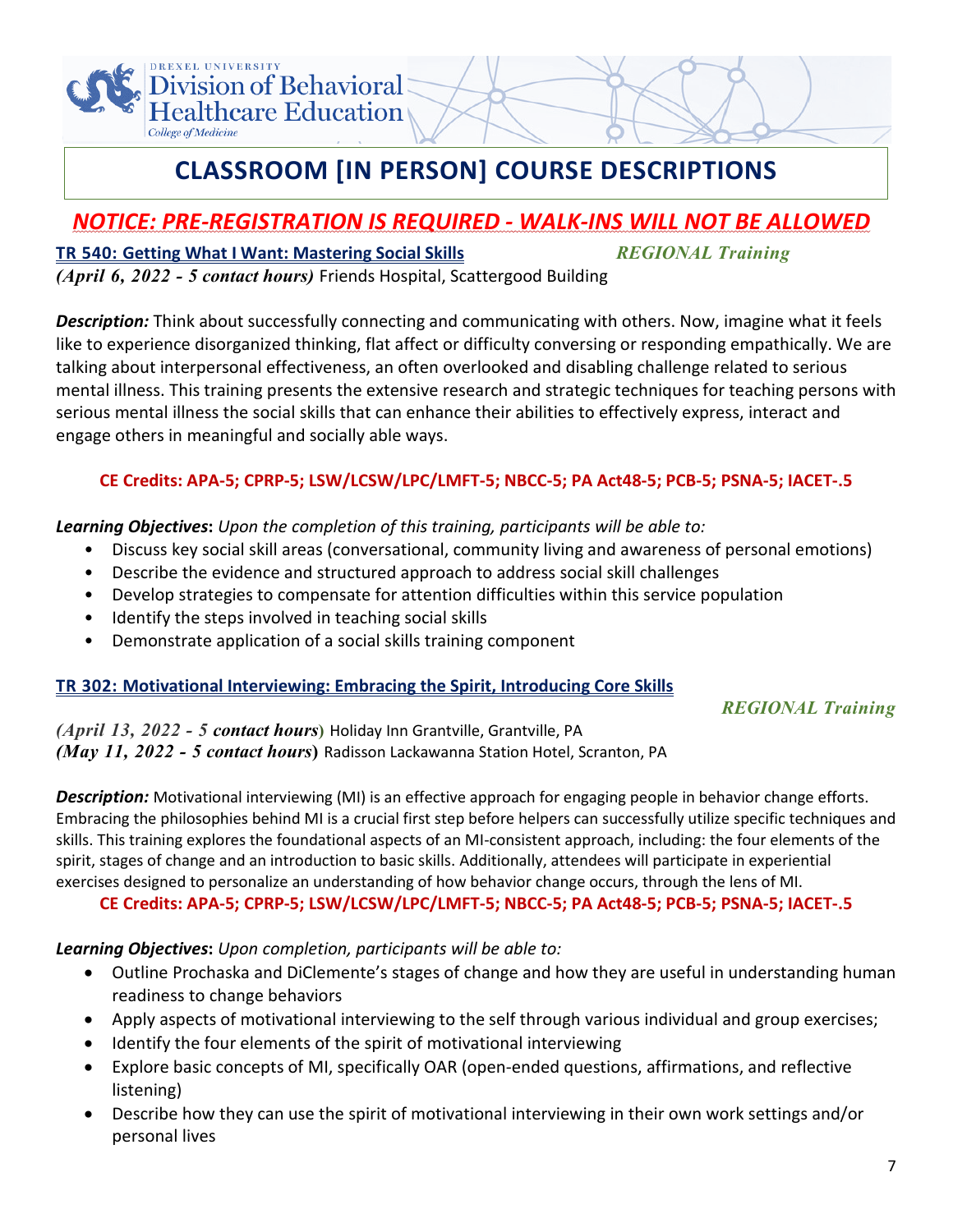### **TR 566: The BHE Toolkit 2: Specific Practices for the Art of Helping People With Anxiety**

### *RESERVE Training Fee: \$40*

### *(April 14, 2022 - 5 contact hours)* Holiday Inn Grantville, Grantville, PA

*Description:* This course focuses on specific interventions of use to the professional helper when providing therapeutic services in behavioral healthcare. The aim of this workshop is to add to the helper's "bag of tricks" or "toolkit" pertaining to assisting people with anxiety. Participants engage in didactic and experiential learning related to several anxietyspecific interventions. Participants also dialogue in small groups to share creative and effective interventions they have used in their various practice settings.

**CE Credits: APA-5; CPRP-5; LSW/LCSW/LPC/LMFT-5; NBCC-5; PA Act48-5; PCB-5; PSNA-5; IACET-.5**

### *Learning Objectives***:** *Upon completion, participants will be able to:*

- Summarize the general purposes of interventions
- Discuss having a sound rationale for using various techniques
- Describe the benefits associated with each strategy
- Outline the drawbacks and barriers to using selected interventions
- Implement each intervention as relevant to one's own professional practice

### **TR 141: Rehabilitation Readiness** *REGIONAL Training*

*(May 4, 2022 - 6 contact hours***)** Friends Hospital, Scattergood Building

*Description:* Rehabilitation readiness is part of the Boston University approach to help practitioners and persons in recovery evaluate perspectives on engaging in the rehabilitation process; determining the preferred living, learning, working or socializing environment; and developing an overall rehabilitation goal. This training is designed to learn about the psychiatric rehabilitation readiness process, the roles of the practitioners within this approach, and how the psychiatric rehabilitation assessment process differs from traditional approaches.

### **CE Credits: APA-6; CPRP-6; LSW/LCSW/LPC/LMFT-6; NBCC-6; PA Act48-5; PCB-6; PSNA-5; IACET-.6**

### *Learning Objectives***:** *Upon completion, participants will be able to:*

- Discuss the rehabilitation readiness assessment as per the Boston University approach
- Identify the practitioner role within the readiness assessment process
- Practice a rehabilitation readiness assessment interview
- Present the rehabilitation readiness practice results and the link to rehabilitation goal-setting and planning
- Identify several activities to help develop rehabilitation readiness

### **TR 597: Be Well - Self-Care for the Practitioner** *RESERVE Training Fee: \$40*

### *(May 5, 2022 - 5 contact hours***)** Friends Hospital, Scattergood Building

*Description:* Practitioners in the helping professions face specific occupational hazards due to the nature of their work. These hazards, or costs of caring, may manifest in clusters of symptoms identified as compassion fatigue, burnout and secondary traumatic stress. In this course, the complexities of providing behavioral healthcare services, common stress responses, and personal and professional stressors impacting wellness will be explored. Provider impairment will be analyzed in relation to ethical principles, and self-care strategies to prevent impairment will be examined. This course will provide an opportunity for participants to engage in self-evaluation and the formulation of an individualized plan for self-care and wellness.

**CE Credits: APA-5; CPRP-5; LSW/LCSW/LPC/LMFT-5; NBCC-5; PA Act48-5; PCB-5; PSNA-5; IACET-.5**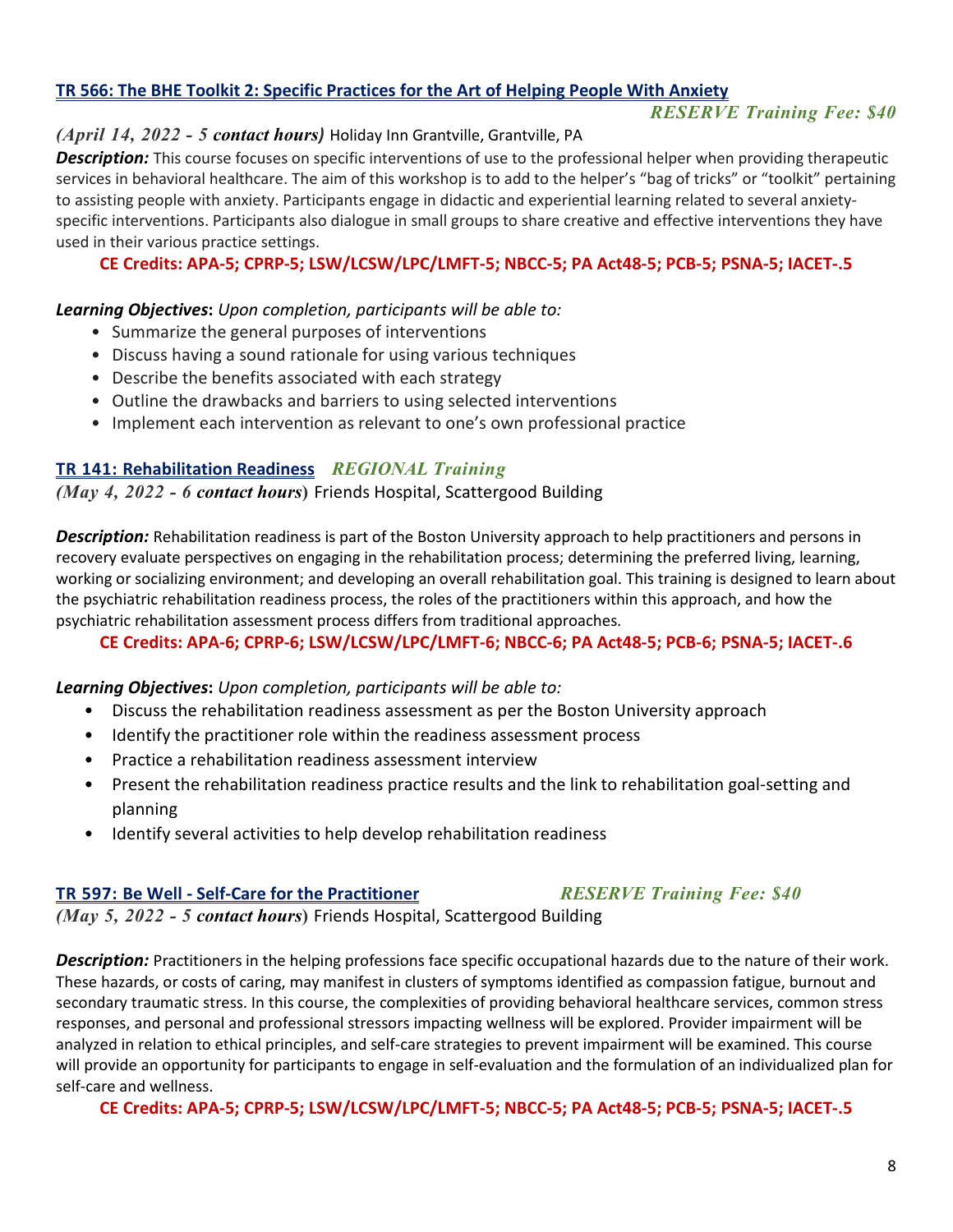### *Learning Objectives***:** *Upon completion, participants will be able to:*

- Discuss the occupational hazards of providing behavioral healthcare services
- Describe psychological stress responses common to clinical practice
- Characterize the dimensions of holistic wellness
- Identify personal and professional stressors impacting wellness and client services
- Apply self-care strategies for impairment prevention and intervention

### **TR 172: Boys Don't Cry – Examining Trauma in Men** *RESERVE Training Fee: \$40*

*(May 12, 2022 - 5 contact hours***)** Radisson Lackawanna Station Hotel, Scranton, PA

*Description:* Trauma can be viewed as an experience that can sever connections among the family, the community, and the self. Although there are similarities between men and women in their experience of trauma and subsequent recovery processes, there are also substantial differences, in part due to gender role expectations. The very definition of "manhood" is often in direct conflict with the experience of being a victim, leaving males to experience a wide range of conflicting emotions, and uncertainty as to how to manage them effectively. As a result, males who have experienced trauma tend to deal with these emotions with all-or-nothing, maladaptive coping responses, including substance use. This course will explore various aspects of one trauma specific treatment group model for men; messages about manhood, the impact of trauma; and integrating coping skills with acceptance and empowerment will be highlighted.

### **CE Credits: APA-5; CPRP-5; LSW/LCSW/LPC/LMFT-5; NBCC-5; PA Act48-5; PCB-5; PSNA-5; IACET-.5**

### *Learning Objectives***:** *Upon completion, participants will be able to:*

- Examine several components of typical "manhood" schemas in our society
- Discuss the types of trauma more commonly experienced by men
- Describe at least five ways in which a traumatic experience may affect men differently than women
- List at least five maladaptive coping responses to traumatic events often seen in males
- Explore the three broad elements of the M-TREM model of group treatment for men with histories of trauma

### **TR 176: "It's Just Weed!" Adolescents and Cannabis Use** *REGIONAL Training*

*(June 1, 2022 - 5 contact hours***)** Friends Hospital, Scattergood Building

*Description:* Cannabis use continues to increase in the United States as cannabis potency rises to levels never seen before. With the introduction of medical and recreational policies in states throughout the country, the perception that cannabis use is problematic is dropping to all-time lows. While there are possible medical benefits for the use of cannabis, there are also concerns and consequences related to its use, specifically among adolescents. This course will examine the reversal of stigmas once related to cannabis use and how those changes may be detrimental to our adolescents. We will review the extreme changes in cannabis potency, modern methods of consumption including the use of cannabis concentrates, and the related consequences including cannabis hyperemesis syndrome, "greening out," and associations with psychosis and other psychiatric disorders. We will also outline screening and assessment measures, diagnosis of cannabis-related disorders, and empirically supported treatments and prevention opportunities for adolescent cannabis use.

### **CE Credits: APA-5; CPRP-5; LSW/LCSW/LPC/LMFT-5; NBCC-5; PA Act48-5; PCB-5; PSNA-5; IACET-.5**

- Describe cannabis prevalence rates and factors contributing to increasing rates of use among adolescents
- List three main classes of cannabinoids and their effects on the mind and body
- Differentiate varieties of cannabis concentrates and how rising potency contributes to negative outcomes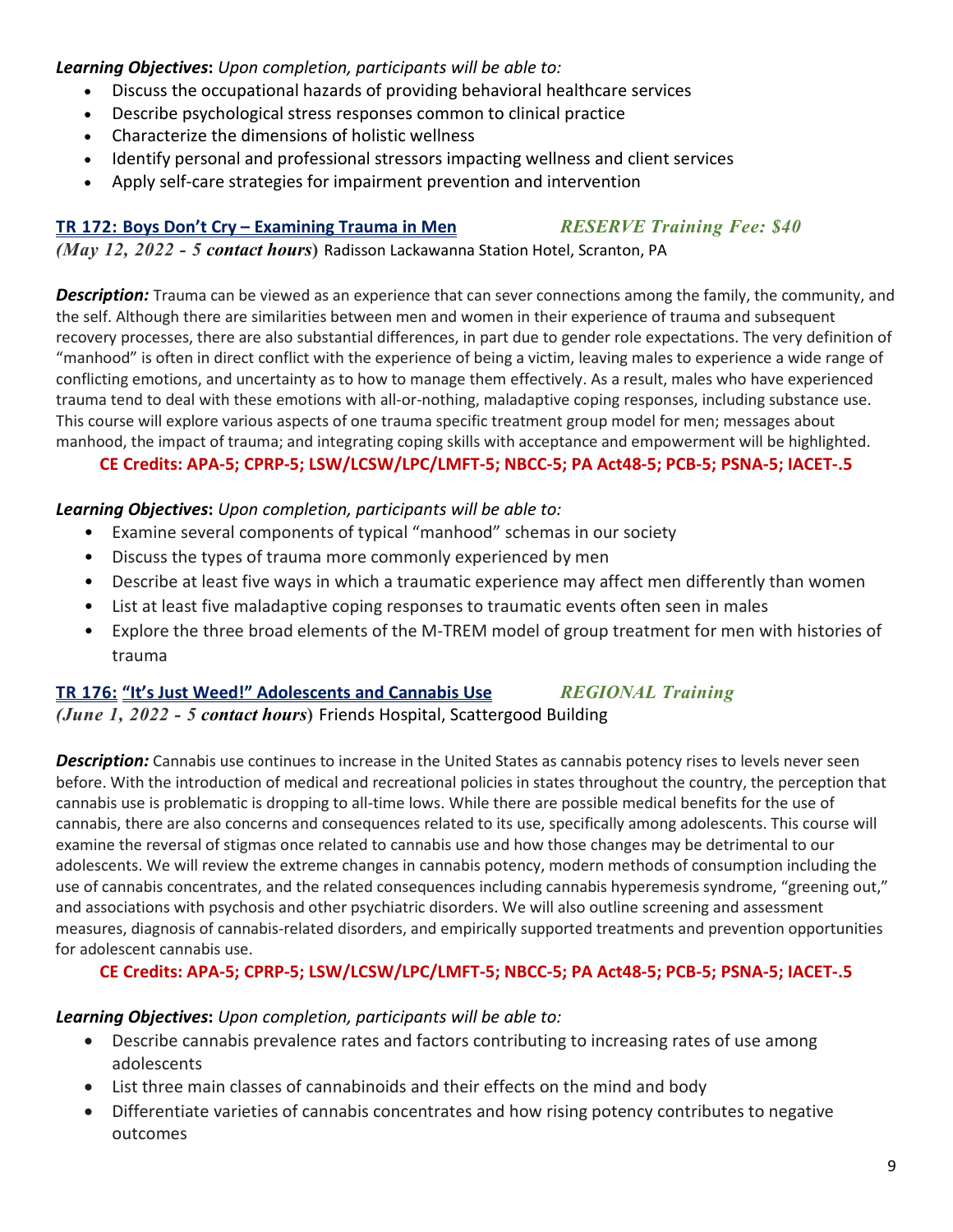- Summarize risk factors for adolescent cannabis use and consequences of use, including associations with accidents, acute medical issues, increased prevalence of psychiatric disorders, substance use disorders, and negative psychosocial outcomes
- Outline DSM-5 criteria for cannabis-related disorders, identify screening and assessment tools, and describe empirically supported treatment and prevention strategies for adolescent cannabis use

### **TR 319: Healing Justice: Addressing Neutrality and Legacies of Discrimination**

### *RESERVE Training Fee: \$40*

### *(June 2, 2022 - 5 contact hours***)** Friends Hospital, Scattergood Building

*Description:* This training presents a framework to enhance awareness of the striations of identity that individuals and communities embody. The session will offer how-to tips to facilitate respectful dialogues about experiences with oppression, domination, or discrimination. Based on the belief that naming a thing can change the thing, trauma informed principles are used to engage in an affirming process for self-determination while exploring boundless ways to actively resist marginalization and re-traumatization for all who seek services, supports and well-being.

### **CE Credits: APA-5; CPRP-5; LSW/LCSW/LPC/LMFT-5; NBCC-5; PA Act48-5; PCB-5; PSNA-5; IACET-.5**

### *Learning Objectives***:** *Upon completion, participants will be able to:*

- Define the concepts of power, privileges, oppressive structures, bias, disparities, inequality and marginality in the context of mental health recovery
- Discuss intersectionality the complexities of identity development, accumulated -isms and sense of self
- Outline the unspoken impact, risks and vulnerabilities associated with race-related traumatic distress
- Identify intentional actions to transform the consequences of oppression on our bodies, hearts and minds
- Develop a healing plan for self-preservation and wellbeing

### **TR 427: DSM-5 Substance Use Disorders – Symptoms and Diagnostic Features** *REGIONAL Training (June 15, 2022 - 5 contact hours***)** Sure Stay Plus by Best Western Lehigh Valley Hotel Conference Center, Bethlehem, PA

*Description:* This course provides an overview of substance use disorders as described in the DSM-5. The use of the DSM-5 is briefly reviewed in terms of examining substance-related disorders. Included in this course will be a description of various classes of substances, including intoxication and withdrawal symptoms; substance use disorders on the spectrum of mild, moderate or severe; general approaches to assessment and treatment; and the need for examining individual factors when working with a person with a history of substance use disorders.

**CE Credits: APA-5; CPRP-5; LSW/LCSW/LPC/LMFT-5; NBCC-5; PA Act48-5; PCB-5; PSNA-5; IACET-.5**

- Differentiate between intoxication, withdrawal and a use disorder
- List major substances by category
- Describe the effects of various substances
- Review general approaches to assessment and treatment
- Recognize the importance of individual factors with people presenting for treatment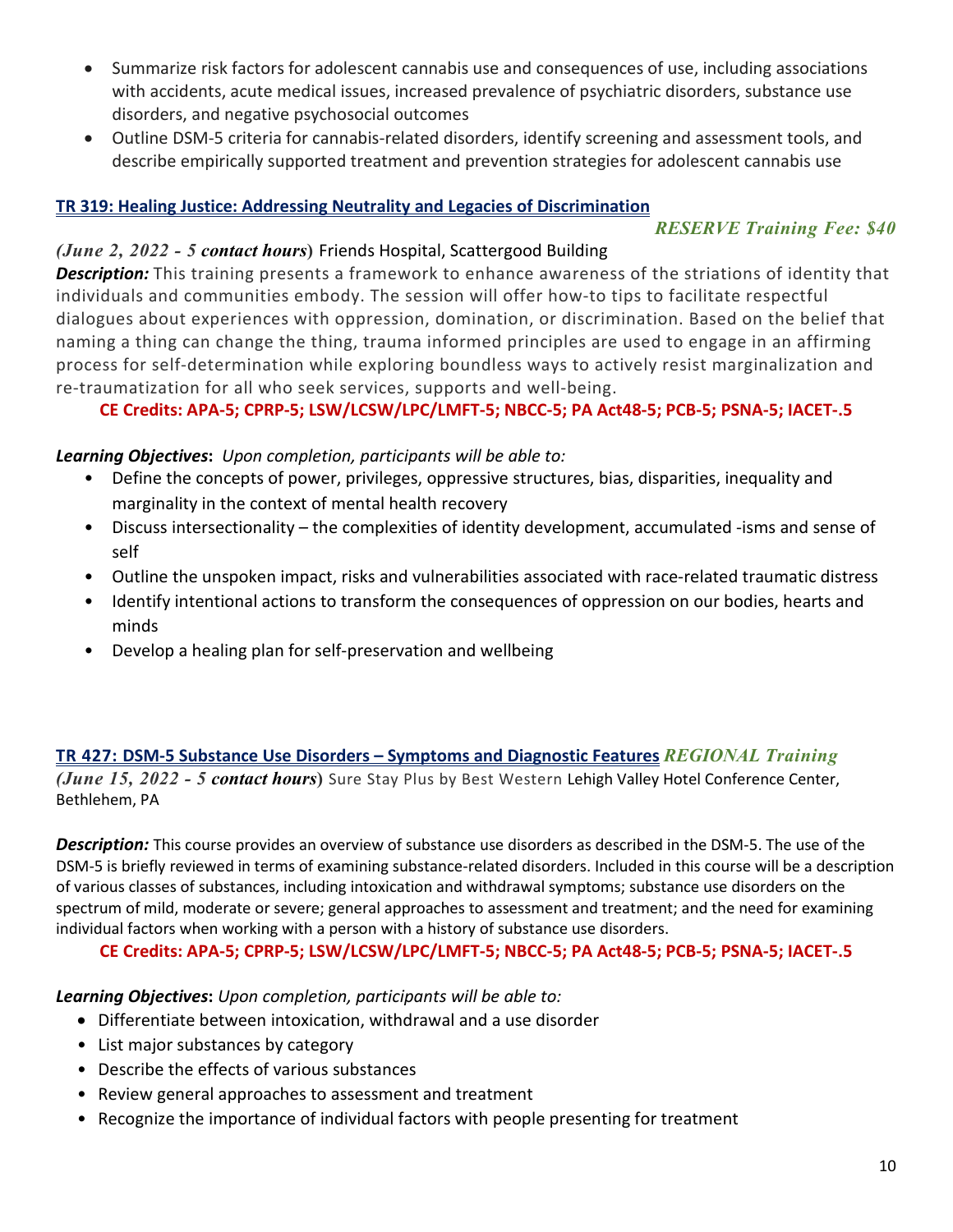## **TR 057: Borderline Personality Disorder – Issues and Intervention** *RESERVE Training Fee: \$40*

*(June 16, 2022 - 5 contact hours***)** Lehigh Valley Hotel Conference Center, Bethlehem, PA

*Description:* Borderline personality disorder (BPD) is a serious mental illness generally characterized by instability in affect, relationships, self-image and behavior. This course will provide a general overview of BPD including information on: DSM-5 criteria, etiology, suicidality and para-suicidality, therapeutic approaches and theoretical orientations. Treatment challenges are discussed; of primary importance is the need to maintain empathy and rapport.

### **CE Credits: APA-5; CPRP-5; LSW/LCSW/LPC/LMFT-5; NBCC-5; PA Act48-5; PCB-5; PSNA-5; IACET-.5**

- Summarize basic diagnostic criteria for BPD, including recognizing common CODs
- Describe the role of trauma and abuse in the development of BPD
- Discuss the role of self-injury and suicide in BPD
- Review basic therapeutic approaches, as well as specific theoretical orientations, notably DBT
- Recognize the importance of counter-transference issues in treating a person with BPD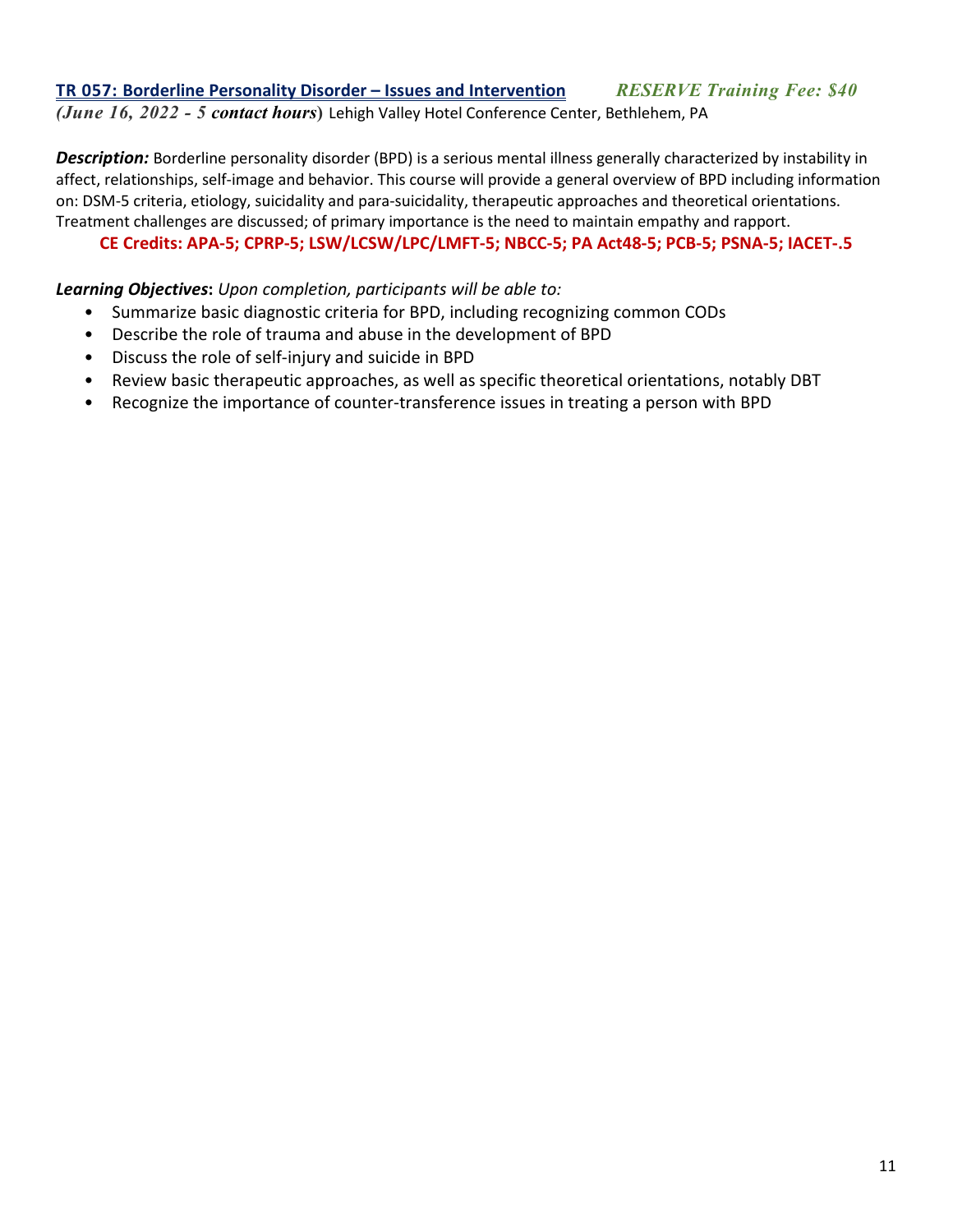

## **TRAUMA INFORMED INFORMATON AND SERIES COURSES**

### **BHE TRAUMA SERIES** *(September 2021 – June 2022***)** Training fee: \$40 for each course

Rooted in the understanding that trauma is the fundamental issue for many people seeking mental health and other public health services, trauma-informed care is recognized as essential to the delivery of services that promote recovery and resilience. Behavioral Healthcare Education offers training to assist practitioners in engaging people with histories of trauma and understanding the role that trauma has played in their lives. This series provides an array of courses that support the development of trauma-informed care, assessment and treatment planning for children, adolescents and adults.

The goal is to assist providers in integrating trauma-informed and trauma-specific treatment practices into all aspects of behavioral health and related services they provide.

A *certificate of completion* is obtainable for those who successfully complete **50 hours** of trauma-informed training series. Interested individuals have five years to complete the ten courses, 5 CE hours each: 10 hours for two required core courses and 40 hours for eight Reserve courses.

WOL 355 The Fundamentals: Trauma Definitions and Diagnoses WOL 356 The Fundamentals: Trauma Informed Care WOL 567 BHE Toolkit 3: Specific Practices for the Art of Helping People With Histories of Trauma WOL 172 Boys Don't Cry: Examining Trauma in Men WOL 286 Trauma and Children WOL 167 An Introduction to Dialectical Behavioral Therapy WOL 285 Current Approaches to Working With Trauma in Families WOL 057 Borderline Personality Disorder: Issues and Interventions WOL 598 Vicarious Trauma: When Helping Hurts WOL 509 Becoming Better: Vicarious Resilience and Vicarious Post-Traumatic Growth

Our rationale is to offer a selection of courses that are current and meet the interests and needs of providers. When you have successfully accomplished 50 hours of training, you will receive your **certificate of completion** through the mail.

**For more information, please visit our website:** [drexel.edu/medicine/bhe](http://www.drexel.edu/medicine/bhe)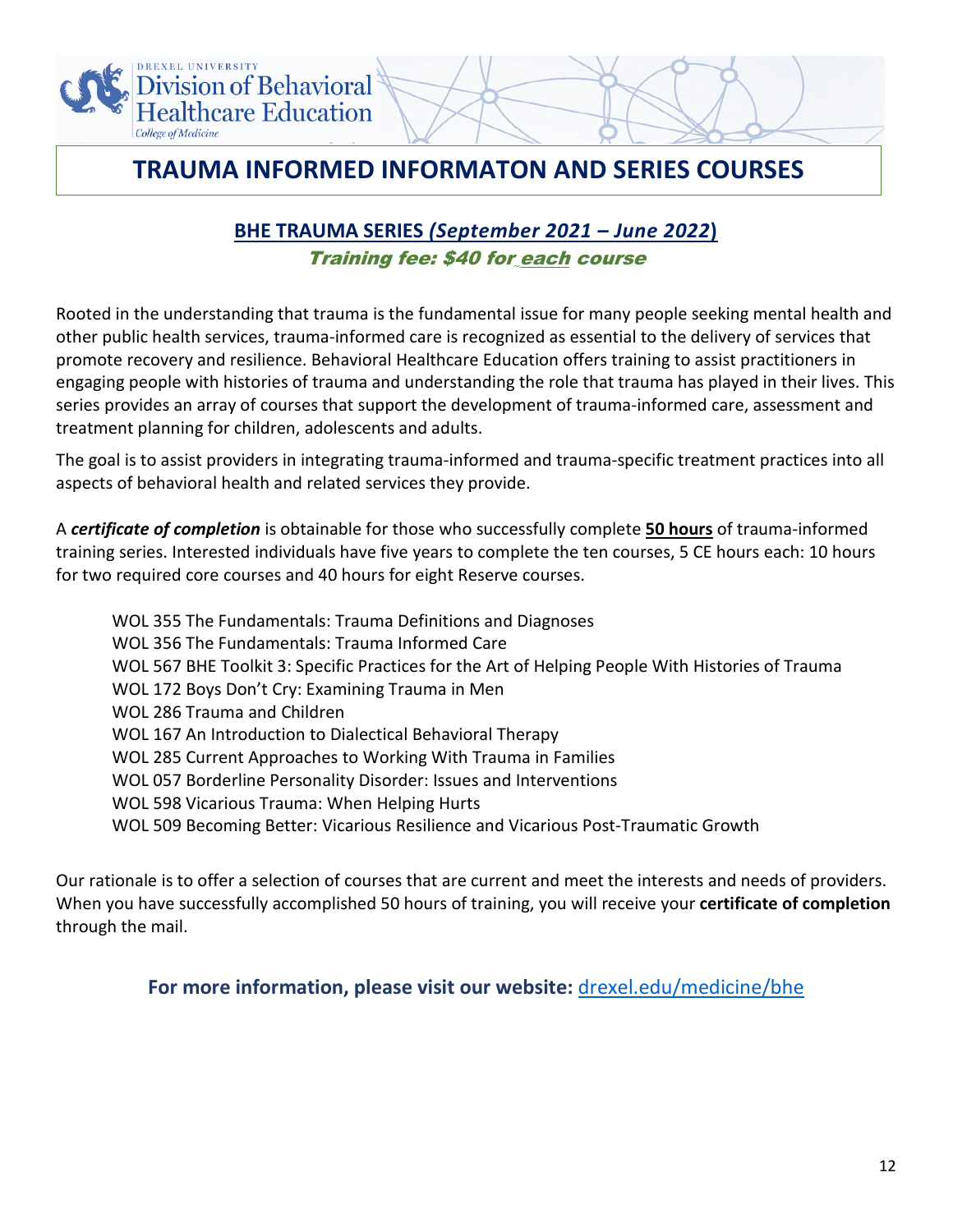

## **CONTINUING EDUCATION (CE) CREDIT INFORMATION**

### **BHE HELPS PROFESSIONALS MAINTAIN CREDENTIALS**

Please be sure to identify what type of continuing education credit you desire when you register for our courses. Also please check the times of the trainings carefully as they may vary by course. All courses require 100% attendance, as well as a post-test score of 80% or greater in order to receive a CE certificate.

### **TARGET AUDIENCE**

Practitioners who work in community-based mental health and addictions services: interdisciplinary mental health professionals including addiction counselors, counselors, nurses, rehabilitation counselors, social workers, psychologists and other individuals interested in behavioral health topics.

### **OVERALL OBJECTIVE**

At the completion of each course practitioners will be able to identify advances in treatment, methods and scientific approaches.

| APPROVED               | <b>APA (Psychologists)</b><br>Drexel University College of Medicine/Behavioral Healthcare Education is approved by the<br>American Psychological Association to sponsor continuing education for psychologists. This<br>program is offered for a maximum of 1, 3, 5, 10 or 12 credit hours. Drexel University College of<br>Medicine maintains responsibility for this program and its content.                                                                                                                                                                                                                                     |
|------------------------|-------------------------------------------------------------------------------------------------------------------------------------------------------------------------------------------------------------------------------------------------------------------------------------------------------------------------------------------------------------------------------------------------------------------------------------------------------------------------------------------------------------------------------------------------------------------------------------------------------------------------------------|
|                        | <b>CPRP (Certified Psychiatric Rehabilitation Practitioners)</b><br>Drexel University, Behavioral Healthcare Education (BHE), provider #010374, is approved by the<br>Psychiatric Rehabilitation Association (PRA) to provide continuing education to Certified<br>Psychiatric Rehabilitation Practitioners (CPRPs) and CPRP candidates. Activities are approved for<br>a maximum of 3, 5, 6, 10 or 12 contact hours of continuing education in psychiatric rehabilitation<br>and recovery in the designated domains. CPRPs and CPRP candidates should only claim credit<br>commensurate with their participation in this activity. |
| <b>Licensed Social</b> | LSW/LCSW/LPC/LMFT (PA SBSWE Licensed Social Workers in Pennsylvania)                                                                                                                                                                                                                                                                                                                                                                                                                                                                                                                                                                |
| <b>Workers in</b>      | Drexel University College of Medicine is a pre-approved provider of continuing education for                                                                                                                                                                                                                                                                                                                                                                                                                                                                                                                                        |
| Pennsylvania           | social workers and clinical social workers. This program is being offered for a maximum of 1, 3, 5,<br>10 or 12 credit hours of continuing education.                                                                                                                                                                                                                                                                                                                                                                                                                                                                               |
|                        | <b>NBCC (National Counselors)</b><br>Drexel University College of Medicine/Behavioral Healthcare Education is a National Board for<br>Certified Counselors-approved Continuing Education Provider (ACEP™) and may offer NBCC-<br>approved clock hours for events that meet NBCC requirements. The ACEP is solely responsible<br>for all aspects of the program. We can award a maximum of 1, 3, 5, 10 or 12 Clock hours of CE<br>Credit.                                                                                                                                                                                            |
|                        | <b>PA Educators Act 48</b><br>Drexel University College of Medicine/Behavioral Healthcare Education is recognized by the<br>Pennsylvania Department of Education to offer continuing education credits under Act 48<br>guidelines. Drexel University College of Medicine, Behavioral Healthcare Education adheres to<br>Act 48 Continuing Education Guidelines. PA educators will receive a maximum of 1, 3, 5, 10 or 12<br>clock hours of credit for attending this program.                                                                                                                                                       |